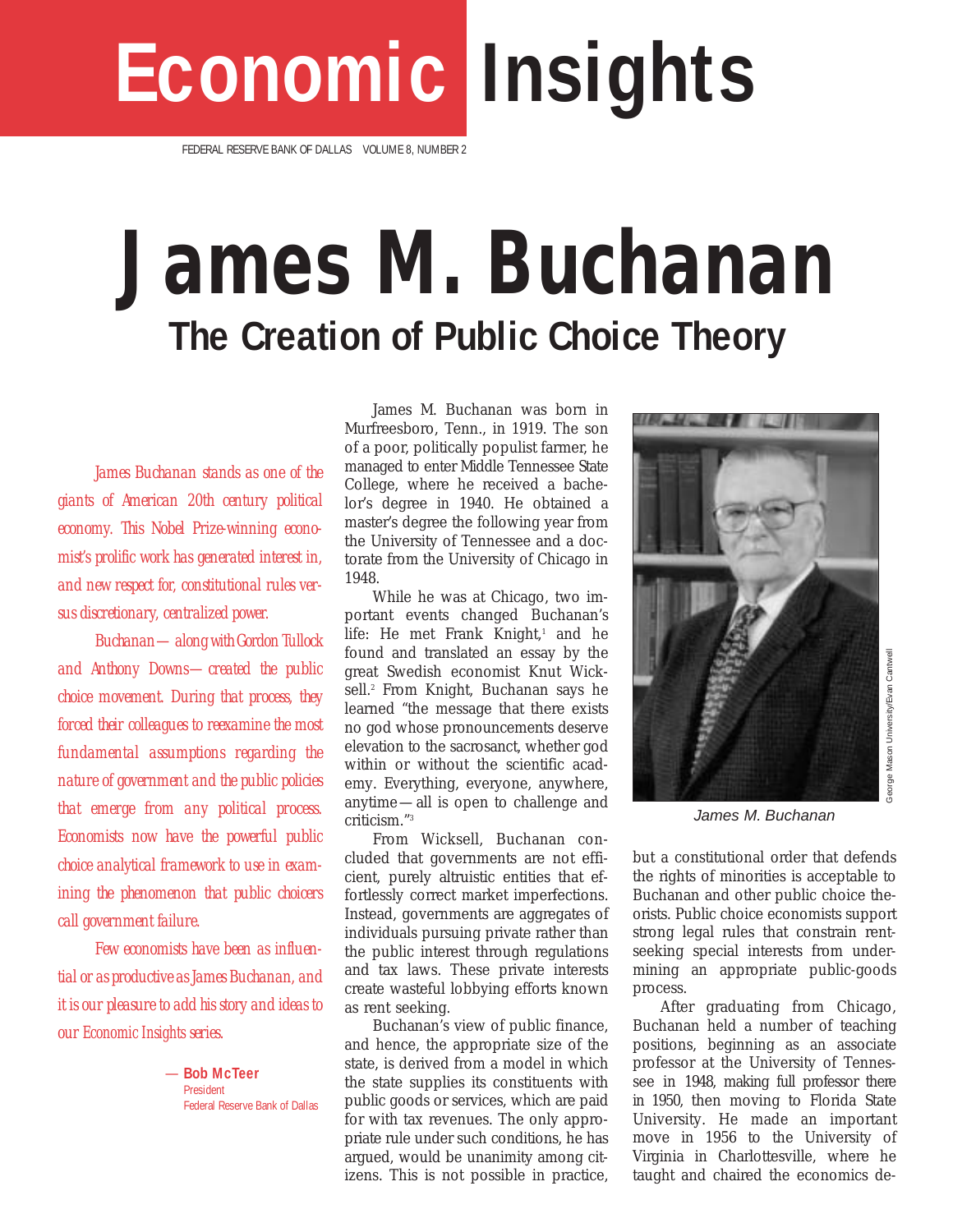#### **Remembering His Favorite Professor and His Influence**

One of Knight's many crusades has been against the view, which he associates with John Dewey, that science in some instrumental sense can be used to solve social problems in a community of free men. Knight believes that science applied instrumentally implies control, whereas the social problem is one of attaining consensus, of securing mutual agreement. The "social engineer," so prevalent in the background of modern economic models, has no place in Knight's approach to social problems.

Modern man's central problem, according to Knight, is a moral one. Historical liberalism has destroyed conventional religion and has provided no effective substitute for it; as a consequence, men have turned all too quickly to nihilism or to the deification of the state. What men need, therefore, is a common morality founded on truth, honesty, mutual respect, and "good sportsmanship," the ethics that liberalism should have produced but somehow failed to.…

Surveying the history of Western civilization since the Enlightenment, Knight sees no clear indication that man can rise to the challenge presented by the liberation of his own mind. But in his later writings especially, one senses his increased willingness to leave this question open….

In his critical attitude and outlook, in his abhorrence of nonsense even in its most sophisticated forms, Frank Knight has much in common with David Hume, although Hume does not appear to have directly influenced Knight's thought. These two critics share a determination to cut through the metaphysical-linguistic fuzziness that enshrouds the human mind….

Knight has no "disciples" as such, and those who have been most influenced by his work are as likely to criticize him as others are. This is because as a teacher he has been almost uniquely willing to look for merit in all questions and because he has refused to accept any final answers. ■

—"Frank H. Knight," in *Collected Works*, vol. 19, 92–3

partment through 1961. During this period, he resided for a year in Italy, studying their tradition of public finance and political theory, an experience that further influenced his theoretical directions.

Returning from Europe, Buchanan established the Thomas Jefferson Center for Political Economy at the University of Virginia and began attracting like-minded thinkers and students to Charlottesville. Working closely with Gordon Tullock, G. Warren Nutter and Kenneth Elzinga, he oversaw the formative years of the new economic paradigm called public choice theory. Buchanan never cared for this name, but it caught on at a 1967 meeting held in Chicago under the cumbersome title of the Committee for the Study of Non-Market Decision Making. The renamed Public Choice Society was born at that meeting.4

After spending a year at the University of California at Los Angeles in 1968, Buchanan moved his public choice center from Charlottesville to Virginia Polytechnic Institute in Blacksburg, where he served as a university distin-

guished professor from 1969 to 1983. But the final move came in 1983 when Buchanan took a position at George Mason University in Fairfax, Va., just outside Washington, D.C., and brought the Center for Study of Public Choice with him. He remains today its advisory general director.

During his prolific career, Buchanan has authored or co-authored more than 35 books, translated two others, contributed chapters to about 300 others, and authored or co-authored hundreds of articles—an amazing publication record even if there were 10 of him. His curriculum vita is over 80 pages long and can be downloaded from www. gmu.edu. In 1986, he was awarded the Nobel Memorial Prize in Economic Sciences.

Throughout his career, Buchanan has dismissed two issues that typically dominate economists' thinking: He has never cared about public opinion of his work, and he does not care whether his work makes the world a better place.<sup>5</sup> Buchanan's attitudes clearly reflect Knight's skepticism regarding human

## **How Can Government Debt Be Controlled?**

Because of this difference in the specification and identification of liability in private and public debt, we should predict that persons will be somewhat less prudent in issuing the latter than the former. That is to say, the pressures brought to bear on governmental decision makers to constrain irresponsible borrowing may not be comparable to those that the analogous private borrower would incorporate within his own behavioral calculus. The relative absence of such public or voter constraints might lead elected politicians, those who explicitly make spending, taxing, and borrowing decisions for governments, to borrow even when the conditions for responsible debt issues are not present. It is in recognition of such proclivities that classical principles of public fiscal responsibility incorporate explicit limits on resort to borrowing as a financing alternative, and which also dictate that sinking funds or other comparable provisions be made for amortization of loans at the time of any initial spending– borrowing commitment. Without some such constraints, the classical theory embodies the prediction of a political scenario with cumulatively increasing public debt…. ■

> —"The Old-Time Fiscal Religion," in *Collected Works*, vol. 8, 19–20

attempts to better society as a whole. Buchanan's opinion on why he has always been an outsider in the economics profession turns on three propositions:

First, I have been influenced by Frank Knight and F. A. Hayek in their insistence that the problem of social order is not scientific in the standard sense. Second, I was greatly influenced by Knut Wicksell's admonition that economists cease acting as if government were a benevolent despot. Third, I rejected, very early in my thinking, the orthodox economist's elevation of allocative efficiency as an independent standard of evaluation.<sup>6</sup>

At first glance, public choice theory seems to be nothing more than common sense: Governments are collections of individuals whose interaction is deter-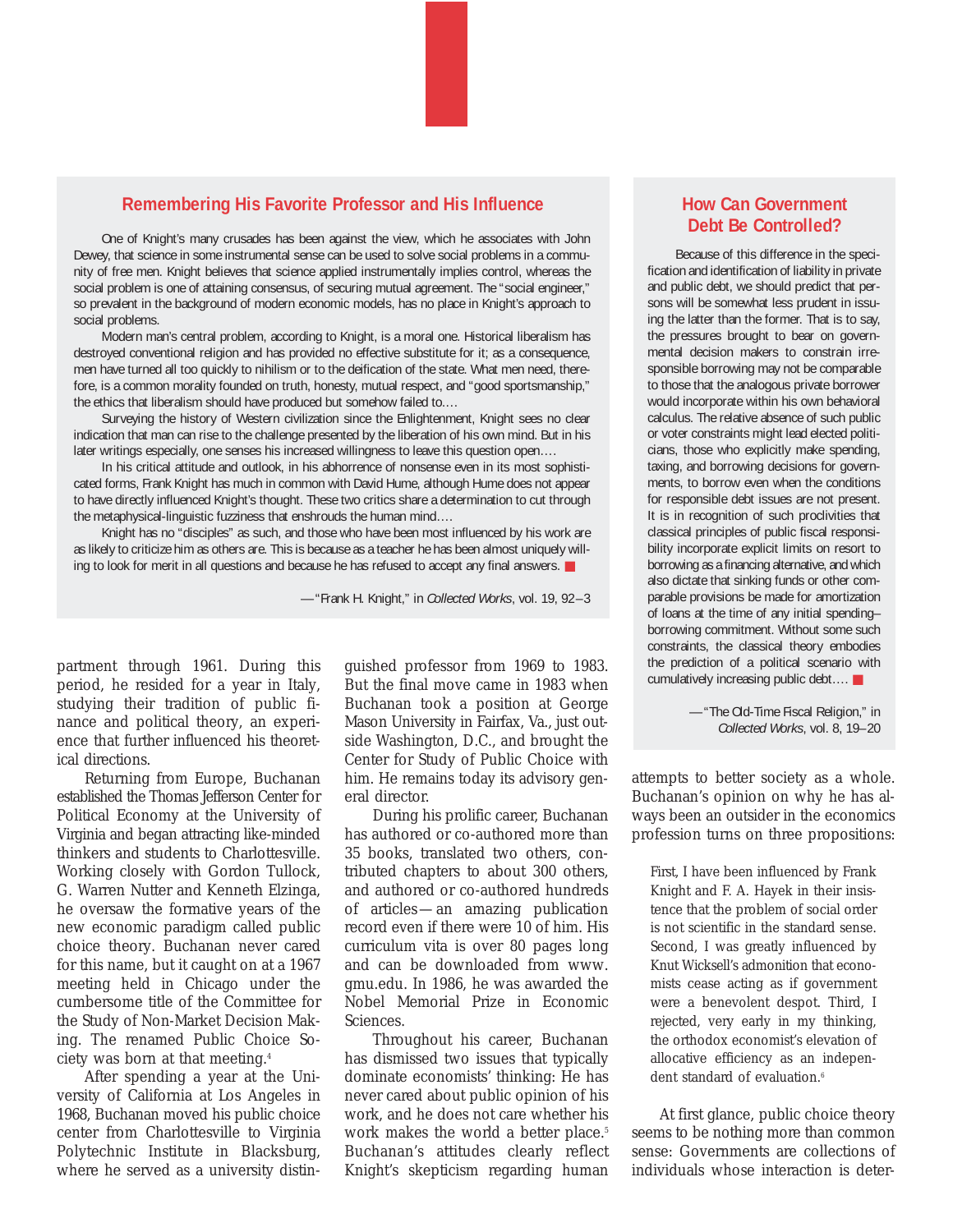mined by the same self-interest that motivates people in the private sector. The simple view that government is a collective decisionmaking process that altruistically solves social problems has a long and, according to Buchanan, romantic tradition both in political theory and in economics. Because of his thorough, individualistic approach to government and his adherence to subjective-cost doctrine,7 his public finance models lie outside the neoclassical mainstream belief in the collective problem-solving model and in measurable, explicit opportunity costs. A pure subjective-cost approach denies that the actual costs of any action can ever be known, even by the decisionmaker(s), because the act of choice is *itself* cost, subjectively perceived. A theorist adhering to this doctrine would not carry out any benefit–cost analysis, as costs are inherently not observable and, therefore, not measurable.

Although the economics profession has resisted Buchanan's arguments, public choice theory has, nonetheless, found its way into public finance discussions and has had a strong influence on government policies. As many economists came to doubt the efficacy of large, state-funded programs, they saw public choice theory as a way to examine what has come to be known as government failure. For decades following Arthur Cecil Pigou's famous book *The Economics of Welfare*, economists saw government as a disinterested agency that could correct for market failures. Buchanan and other public choice theorists altered the debate by proposing that government may not really correct problems in the marketplace because of the wealth trading, or rent seeking, that occurs during the legislative process.

Extending his view that public policy emerges from the interaction of selfinterested individuals led Buchanan to a systematic study of the institutions and, in the case of the United States, the constitutional parameters within which public policy decisions are made. Buchanan's analyses are always done

### **What Is Cost?**

The essential element in this concept [of cost] is the direct relationship between cost and the act of choice, a relationship that does not exist in the neoclassical predictive theory. In the London–Austrian conception, by contrast, cost becomes the negative side of any decision, the obstacle that must be got over before one alternative is selected. Cost is that which the decisiontaker sacrifices or gives up when he makes a choice. It consists in his own evaluation of the enjoyment or utility that he anticipates having to forgo as a result of selection among alternative courses of action.

The following specific implications emerge from this choice-bound conception of cost:

- 1. Most importantly, cost must be borne exclusively by the decision-maker; it is not possible for cost to be shifted to or imposed on others.
- 2. Cost is subjective; it exists in the mind of the decision-maker and nowhere else.
- 3. Cost is based on anticipations; it is necessarily a forward-looking or *ex ante* concept.
- 4. Cost can never be realized because of the fact of choice itself; that which is given up cannot be enjoyed.
- 5. Cost cannot be measured by someone other than the decision-maker because there is no way that subjective experience can be directly observed.
- 6. Finally, cost can be dated at the moment of decision or choice.

In a theory of choice, cost must be reckoned in a *utility dimension*. In the orthodox predictive theory, however, cost is reckoned in a *commodity dimension*.…

Cost, then, is purely subjective in any theory of choice, whereas cost is objective in any theory that involves genuine prediction. ■

—"Cost and Choice," in *Collected Works*, vol. 6, 41–2

within the framework of *political* economy rather than pure economics. Political economy deals with the understanding of collective decisionmaking and its wealth and income distribution effects on society. While some economists—notably David Ricardo and his followers—have always been concerned with income distribution, they have not approached the problem from a public choice perspective, preferring to concentrate on the distributive outcomes of market processes.

Although public choice theory seems to favor outcomes supported by society's more conservative members, Buchanan considers himself completely apolitical:

I resist, and resist strongly, any and all efforts to pull me toward positions of advising on this or that policy or cause. I sign no petitions, join no political organizations, advise no party, serve no lobbying effort. Yet the public's image of me, and especially as developed through the media after the Nobel Prize in 1986, is that of a rightwing libertarian zealot who is antidemocratic, anti-egalitarian, and antiscientific. I am, of course, none of these and am, indeed, the opposites. Properly understood, my position is both democratic and egalitarian, and I am as much a scientist as any of my peers in economics. But I am passionately individualistic, and my emphasis on individual liberty does set me apart from many of my academic colleagues whose mind-sets are mildly elitist and, hence, collectivist.<sup>8</sup>

Another thing that sets Buchanan apart is his view of the relationship between individuals and civilization. Influenced by what he considered the government's overreaching in the 1960s, Buchanan believes the closer a person can come to self-sufficiency, the better off he is. That might seem a strange position for an economist, but Buchanan defies easy classification, even in how he lives his life:

I like space around me. I bought this century-old log cabin and started fix